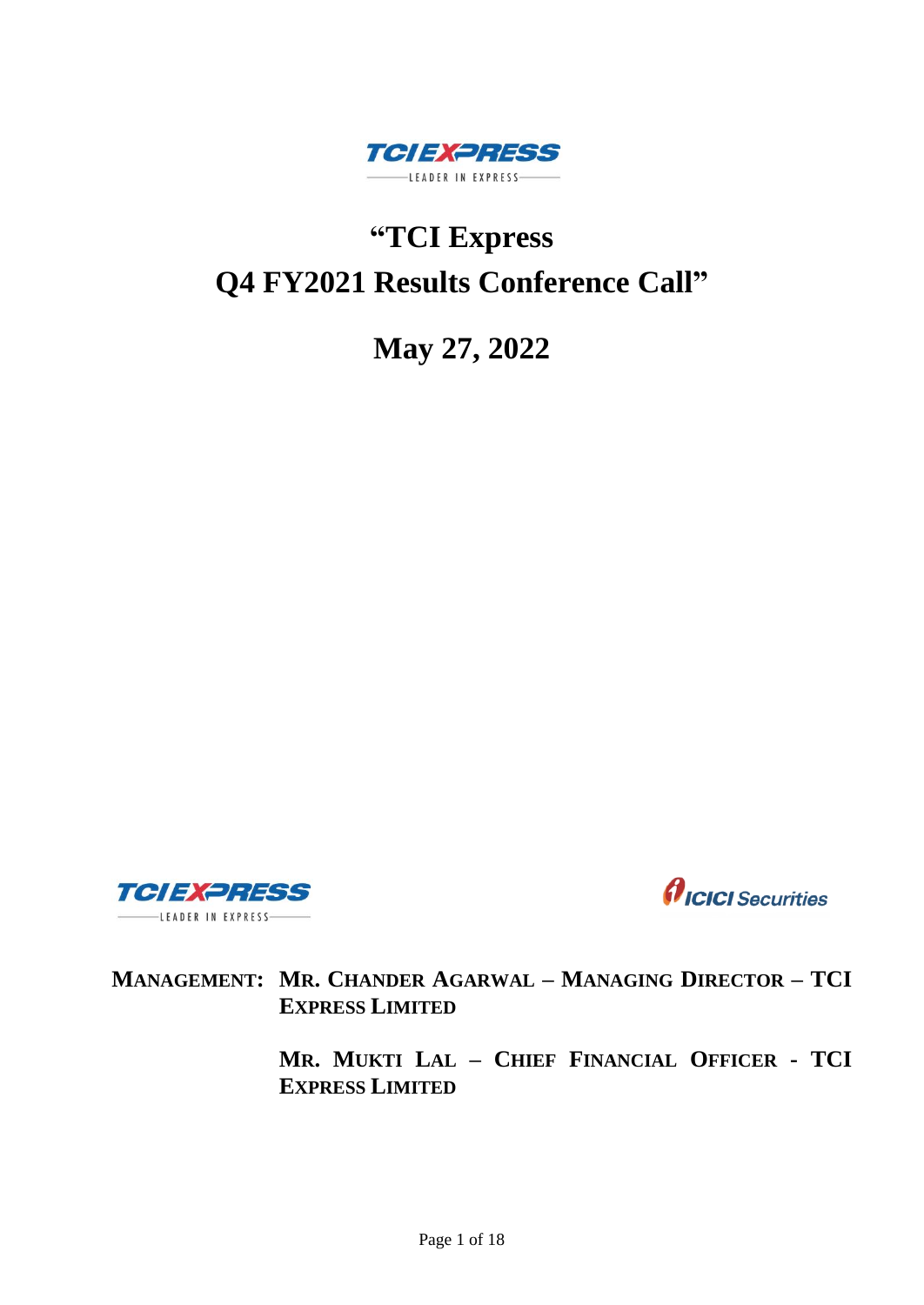

- **Moderator**: Ladies and gentlemen good day and welcome to the Q4 FY2022 Results Conference Call of TCI Express Limited hosted by ICICI Securities. As a reminder, all participant lines will be in the listen-only mode and there will be an opportunity for you to ask questions after the presentation concludes. if you need assistance during the conference call, please signal an operator by pressing "\*" then "0" on your touchtone phone. Please note that this conference is being recorded. I now handover the conference over to Mr. Chander Agarwal, Managing Director. Thank you and over to you Sir!
- **Chander Agarwal**: Thank you. Good evening everyone and welcome to the Q4 and full year FY2022 Earnings Call of the TCI Express Limited. I would like to thank all of you for joining us here today. I will start first with the industry and business overview for the quarter and then we will hand over the call to Mr. Mukti, CFO to discuss the financial performance of company for the quarter.

Our earnings presentation has been uploaded on our website and stock exchange and I hope you had a chance to review it.

Q4 FY2022 was a mixed quarter, where production and logistics movement slowed down in the month of January and February due to the new wave of COVID-19, however, it picked up again in the month of March. Both the data for index for industrial production and e-way bill generation showed a recovery trend with 7.8 Crores e-way bill generated in March 2022. The IIP growth was led by all sectors in March, with the index increasing 1.9% to 131.5. With revived economy activity express logistics industry performed well; however, the slight increase in inflation at that point of time added pressure to the macroeconomic environment. With broadbased recovery across industries,

TCI Express continued to set operational benchmarks and delivered a year filled with new accomplishments. The company has delivered highest quarterly revenue of Rs. 300 Crores registering a growth of 6.2% Y-o-Y and 3.9% on a sequential basis. The growth was primarily driven by strong demand from both SME customers and corporates. EBIDTA for the quarter stood at Rs. 52 Crores registering a sequential growth of 6.2% with strong margin of 17.4%. Margin remains stable backed by higher capacity utilization and operational efficiencies. Our profit after tax stood at Rs. 36 Crores with margin of 12% compared to Rs. 43 Crores in Q4 FY2021. If you remember the Q4 FY2021 net profit was exceptional as it had Rs. 1.5 Crores of nonrecurring other income and around Rs. 2 Crores of tax reversal.

I am elated to share on an annual basis; the company has delivered a strong performance despite the first and fourth quarter of the year being impacted due to the pandemic. In FY2022, TCI Express recorded revenue of Rs. 1,081 Crores from operations with Y-o-Y growth of 28%. EBITDA grew by 29% to Rs. 183 Crores and our EBITDA margin remains strong at 17% even after reversal of certain costs and increase in employee costs during the year. Profit after tax grew by 28% to Rs. 129 Crores.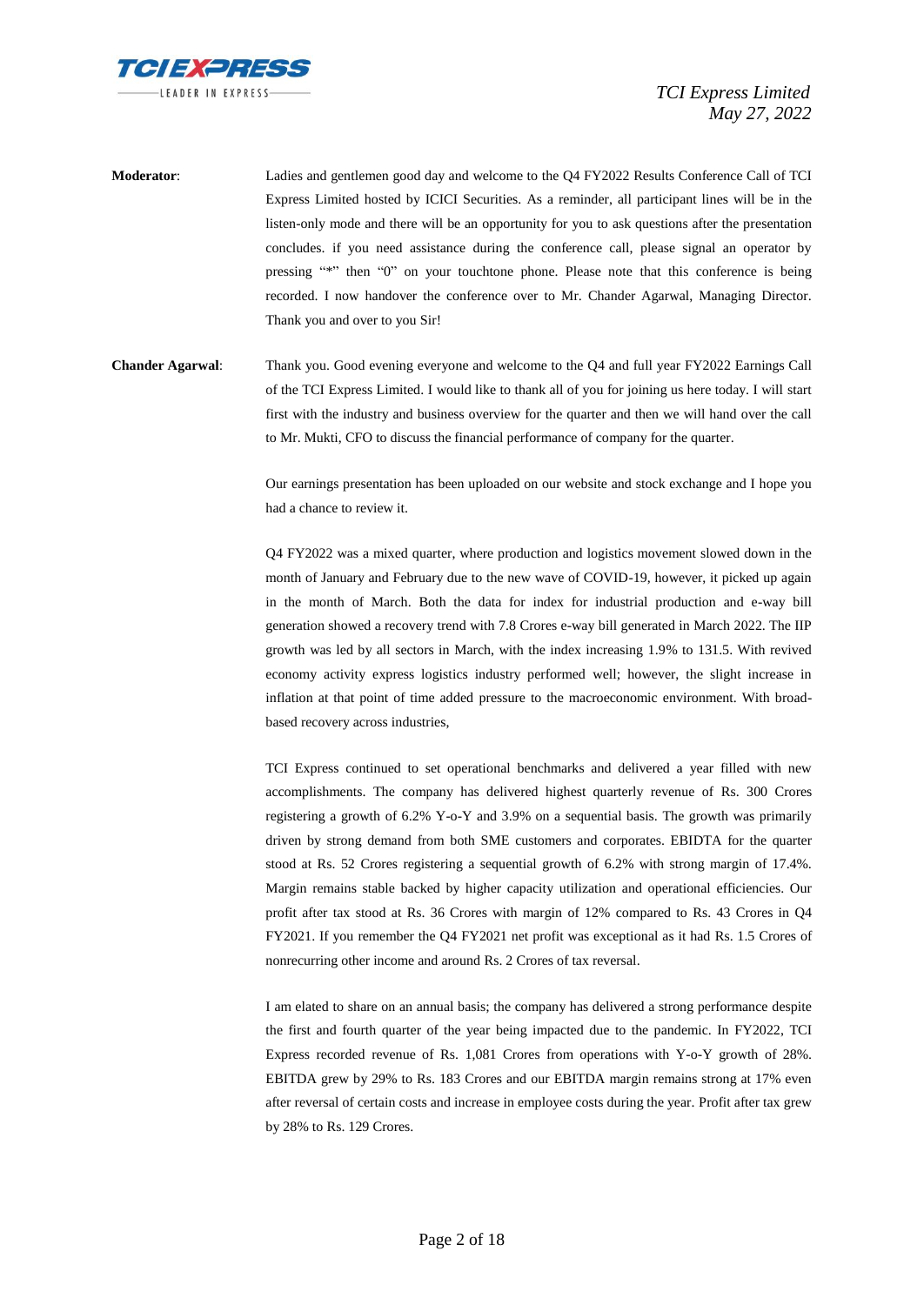

In the light of strong performance during the FY2022, the Board of Directors has recommended a quarterly dividend of Rs. 2 per share taking total dividend to Rs. 8 per share for the FY2022 representing a payout of 400% on the face value and 24% on the EPS. In addition, the board has approved the buyback amounting to Rs. 75 Crores through the open offer route at an indicative price of Rs, 2,050 per share, which is subject to shareholders' approval.

Now coming to a brief update on sorting center, we have successfully commissioned India's first and largest automated B2B sorting centre in Gurgaon, named GIGA Sorting Centre, spread over 2 lakh square feet area equipped with 600 meters of fully automated loop sorting system with a throughput capacity of 15,000 parcels per hour. Additionally, the system is capable of loading and unloading over 140 containerized trucks in a single run reducing parcel handling time and vehicle halting times by 40% while also increasing operational and fuel efficiency. Following the success of automation at the sorting centre, the strategy will be implemented at other sorting centres as well. Pune sorting centre has been operational since June 2021 and we will be using the learning from Gurgaon centre and will implement automation in this coming year.

During the year, to augment our business growth, we have added 45 new branches in FY2022 and 10 branches in the Q4. This allows us to penetrate deeper in the key growing markets, primarily in the south and north regions catering to the growing demand of the SME customers. In addition, we have also launched three new services Pharma Cold Chain Express, C2C Express and Rail Express which have not only received positive response from our customers but also aligned to our growth as multimodal express delivery company in India. These are new offerings, and we expect them to contribute meaningfully by the end of FY2023.

Overall, the logistics industry contributes significantly to the country's economic growth. Government's effort to expand the integrated logistics and multimodal connectivity via massive infrastructure investments, various schemes like Gati Shakti, Bharatmala project, and the Public Private Partnership is certainly a positive step for the logistics industry in India. Capital expenditures, infrastructure developments and policies to support the survival and growth of SMEs are some of the key focus areas of the budget 2022-2023.

The express logistics industry is expected to clock a robust growth while growing demand for faster delivery, government initiatives, policy supports, improved road connectivity and reducing the turnaround time. Given our wide network of branches and balanced mix of large corporates, TCI Express is well positioned to capitalize on growing market opportunities and deliver longterm sustainable growth through its asset light and comprehensive express offerings.

With this, I would now like to hand over the call to Mr. Mukti to discuss financial performance of the quarter. Thank you.

**Mukti Lal**: Thank you, Chander Sir and now I would like to discuss the financial performance of the company.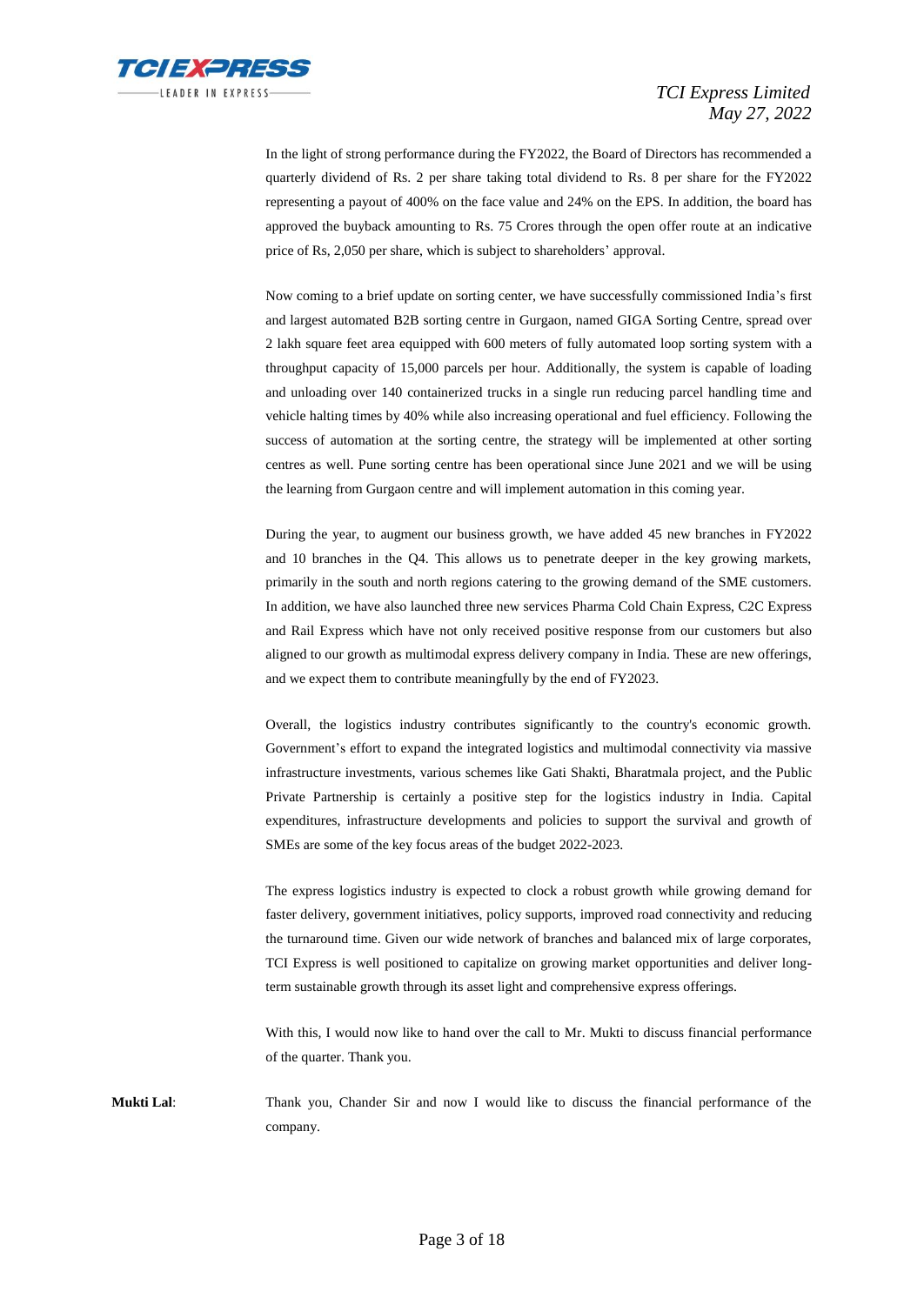

Our total income stood at Rs.300 Crores for Q4 as compared to Rs.289 Crores in the previous quarter and Rs.283 Crores in the same period of last year. The company posted a sequential growth of 4% and Y-o-Y growth of 6%. This growth can be attributed to multiple factors like growth in demand from SME which contributes around 52% to the revenue, pickup in economy activity and increased demand from rural areas. Our EBITDA for the quarter stood at Rs.52 Crores as compared to Rs.49 Crores in the previous quarter and Rs.57 Crores in the same period last year. Despite rising fuel costs, we have been able to maintain strong EBITDA margin of 17.4% with our asset light model, high-capacity utilization and various cost control measures.

The net profit of the company stood at Rs.36 Crores with a margin of 12% in this quarter. On a full-year basis, the total income for FY2022 stood at Rs.1,090 Crores as compared to Rs.852 Crores last year registering a robust Y-on-Y growth of 28%. EBITDA for FY2022 was Rs.183 Crores as compared to Rs.142 Crores for the same period last year registering a robust Y-o-Y growth of 29%. This improvement can be attributed to growth in top line as well as improvement in overall efficiency. Net profit for the whole year was again Rs.129 Crores with a margin of 11.8% registering a Y-o-Y growth of 28.1%. We continued to generate strong cash flow of Rs.111 Crores and maintain cash balance of Rs.104 Crores. With flexible capital structure, we are well positioned to fund our strategic growth plan. During FY2022, we have incurred a capex of Rs.80 Crores towards construction and automation of our new sorting centers and will continue to implement the automation strategy in another sorting centres to enhance overall operational efficiency and ultimately drive profitability further.

Thank you very much and now I would like to open the floor for question and answer. Over to you moderator!

**Moderator**: Thank you Sir. We will now begin with the question-and-answer session. We have the first question from the line of Mr. Ravi Naredi from Naredi Investment. Please go-ahead Sir.

**Ravi Naredi:** Thank you to give me this first opportunity. Mr. Chander, you are really doing very good despite margin down in this quarter. I would like to know the reason for Y-o-Y. What is the reason?

**Chander Agarwal**: If you see operationally, we have no problem. It is only that the salary cost has gone up because for the new products we have added the new team and that will equalize this quarter, so that is the one of the main reasons only and of course last year we had the sale of a property and some tax reversal, but officially we see no problem.

**Mukti Lal:** To add to what Mr. Chander is saying, if you see on a gross margin level again 34% gross margin we have.

**Ravi Naredi**: Yes. Sir due to Gurgaon sorting centre start which type change we may expect in current year and after the Pune sorting centre will start, what type of changes we may expect in current year that is my question?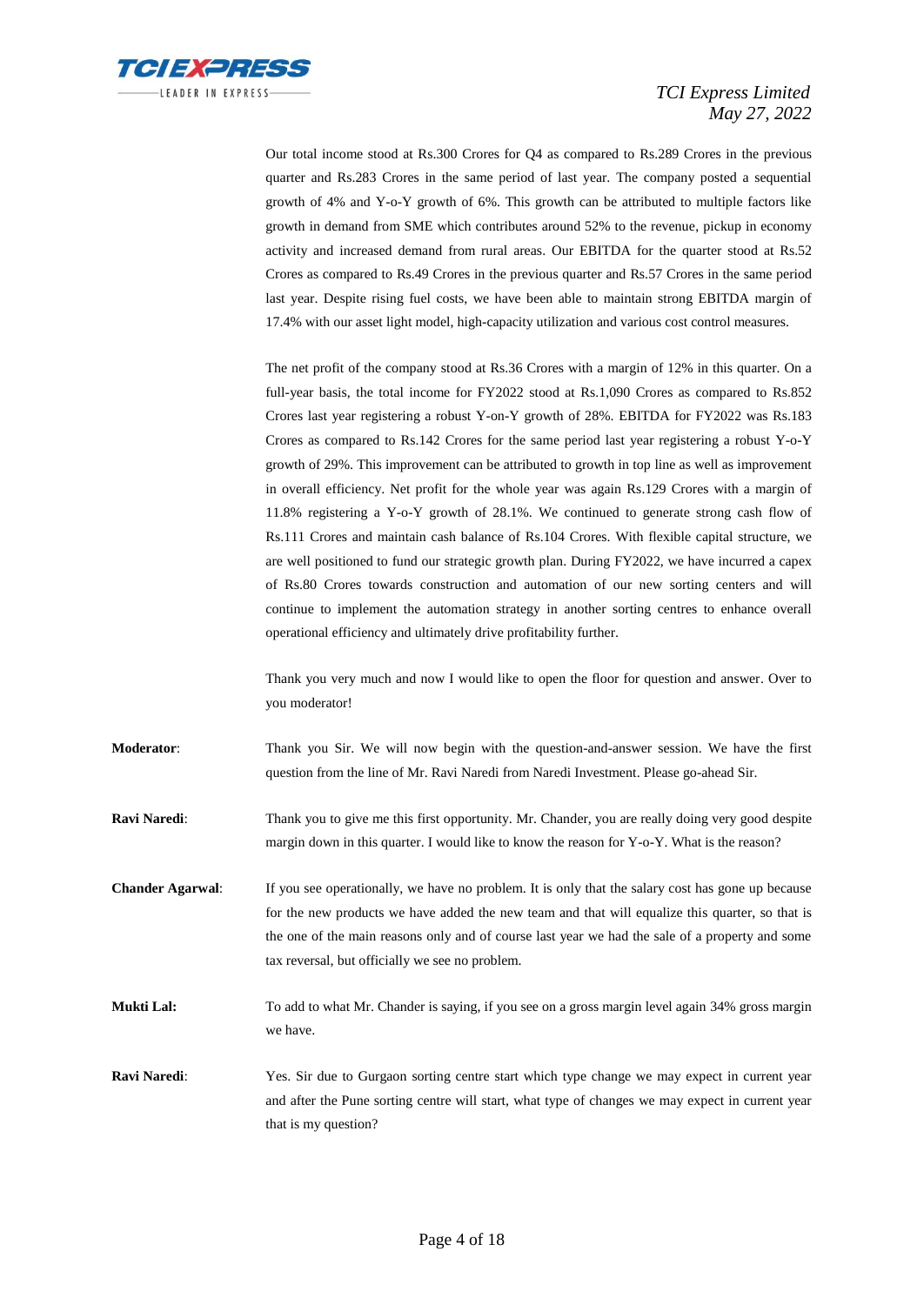

- **Chander Agarwal**: I think we will have labor reduction then we will have faster delivery of goods and then the turnaround time will be much faster. You see now 12 hours a truck will stand in our sorting centres, With this it has come down to almost 5 to 6 hours and that is the biggest game changer. When we will show it to the whole of India and world that the kind of savings we are doing, I think it will be phenomenal, so we are happy because our customers are also very happy now.
- **Ravi Naredi:** Right and my last point is how is Air Express going on and after Air Express what is new thing in your super genius mind? What will you do in Company?
- **Chander Agarwal**: Air Express in India is not growing. Everybody who is doing air express is only doing ecommerce and trying to do air express by putting their material in train, but the real fact is that the capacity of air cargo in India has not increased. You see the air cargo companies are not doing domestic as much as international, so every company has their own strategy to utilize air express in different ways.
- **Ravi Naredi:** My point is that other way air express which we are doing with train, how is that going on and how we are seeing new thing in company?
- **Mukti Lal:** Whatever we are doing, in the same ratio what we are doing in surface we are growing on that part and new changes like we are not robust on air side because India's lengths are not big one like US and China have, so our more focus is to convert other competition air customer into rail customer because in that we almost matching the same time of delivery, like maybe delay by like 24 hours, but it is okay, customer is okay with that because in rail and air if you see air cost is almost four or five times higher than this rail express. They are happy to get these services.
- **Moderator:** Thank you. We take the next question from the line of Rajesh Kothari from Alfa accurate Advisors. Please go ahead.
- **Rajesh Kothari**: Good evening Sir. Good set of number in an otherwise kind of still challenging markets. My question is, can you a little bit more elaborate on the new initiatives that you have started right now and what is your progress over there? How much it has started contributing to your revenue and what kind of ramp up you are looking for that?
- **Chander Agarwal**: That is 15% now of our revenue and we will take it up to 25% by 2025.
- **Rajesh Kothari:** It has already touched 15%, which is a good progress and you mentioned that by FY2025 you want to double revenue kind of thing, so you are talking about FY2025 that one should assume?
- **Chander Agarwal:** Yes, we will achieve it by FY2025.
- **Rajesh Kothari:** Perfect, in terms of freight index and our pricing power, what are the recent trends and how do you see that?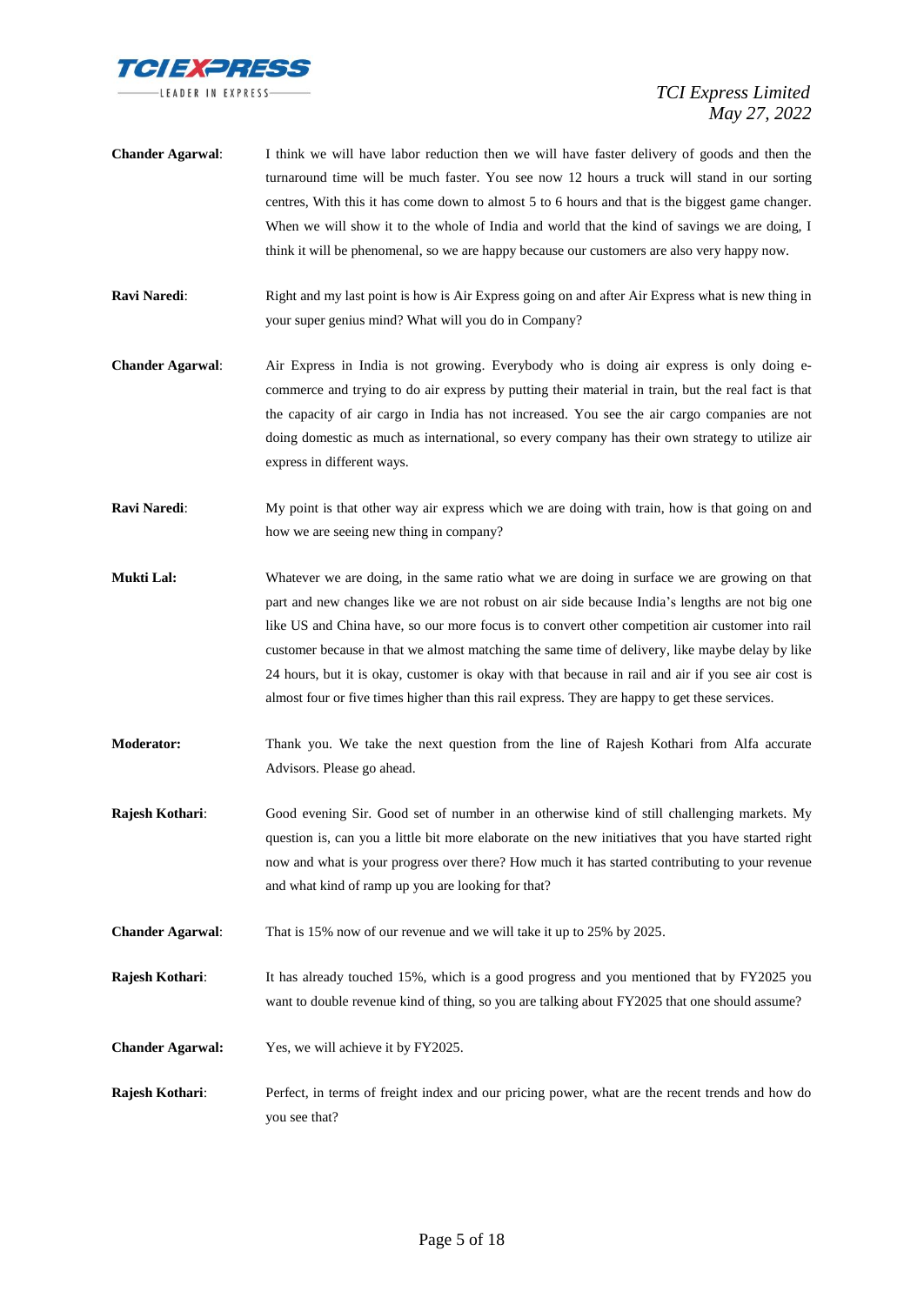

## *TCI Express Limited May 27, 2022*

| Mukti Lal:              | Yes, in our company we have a system to ask annual price hike from the customer apart from the<br>diesel. Last year was also a challenging year due to the spike in the diesel rate, so the annual hike<br>was slightly less but in this year I think hopefully diesel will not be increased, so we will again<br>go for annual hike much for that. We are anticipating almost price increase of 4%-5% in this<br>FY2022-23, last year we were just able to take a kind of like 1.5% to 2% on an overall basis on<br>account of annual hike. |
|-------------------------|----------------------------------------------------------------------------------------------------------------------------------------------------------------------------------------------------------------------------------------------------------------------------------------------------------------------------------------------------------------------------------------------------------------------------------------------------------------------------------------------------------------------------------------------|
| Rajesh Kothari:         | Okay and last question from the competition perspective how do you see that? Any specific<br>trends which you are seeing? Is it becoming a little bit more aggressive in the market, some color<br>on that?                                                                                                                                                                                                                                                                                                                                  |
| <b>Chander Agarwal:</b> | What is happening in India is that there are five people running after the same business.<br>Ultimately the customer goes to the company that gives the best service and the best customer<br>feedback, of course which means that which company has the most profitability also has the best<br>quality of customers. I do not think there is any challenge as such. The market is very, very big.<br>Opportunities are humongous, so we are not unfazed by competition.                                                                    |
| Moderator:              | Thank you. We take the next question from the line of Shalini Gupta from East India Securities.<br>Please go ahead.                                                                                                                                                                                                                                                                                                                                                                                                                          |
| Shalini Gupta:          | Good evening Sir. I just had a few thoughts. There is a high likelihood of crude prices coming off<br>because of world recession or world slowing down and the rest of it. So, you will have to pass on<br>the benefit of lower prices to your customers. Does the target of Rs. 2000 Crores top line by<br>FY2025 still hold because you would have to do that much more volumes to be able to reach that<br>in a situation of lower prices?                                                                                                |
| <b>Chander Agarwal:</b> | We are not a traditional transportation company, we provide transportation to MSMEs and large<br>corporates in the high value segment so in that the freight does not really come down because the<br>component of this express facility is before time, on time in containerized vehicles, so it is a<br>value addition. Here we do not see the propensity of pricing coming down.                                                                                                                                                          |
| <b>Shalini Gupta:</b>   | Okay and Sir, in the presentation you have talked about owning your sorting centres in major<br>metros. I am just asking you; how will this help, are you expecting a shortage of warehouses or<br>what is it?                                                                                                                                                                                                                                                                                                                               |
| <b>Chander Agarwal:</b> | It is because we do not want to compromise the operations and in certain locations the overall<br>cost of ownership is very low because they are not in the city, they are far away from the city.                                                                                                                                                                                                                                                                                                                                           |
| <b>Shalini Gupta:</b>   | Okay and Sir, right now our capacity utilization is close to around 85% odd, when will you<br>increase capacity and why I am asking is once you increase capacity will you not see a dip in<br>margins because of higher costs?                                                                                                                                                                                                                                                                                                              |
| Mukti Lal:              | Currently we are utilizing 85% in this quarter, we utilized almost 85%, we supposed to do around<br>86%, but January month was hampered due to the regional lockdown, so our utilisation was                                                                                                                                                                                                                                                                                                                                                 |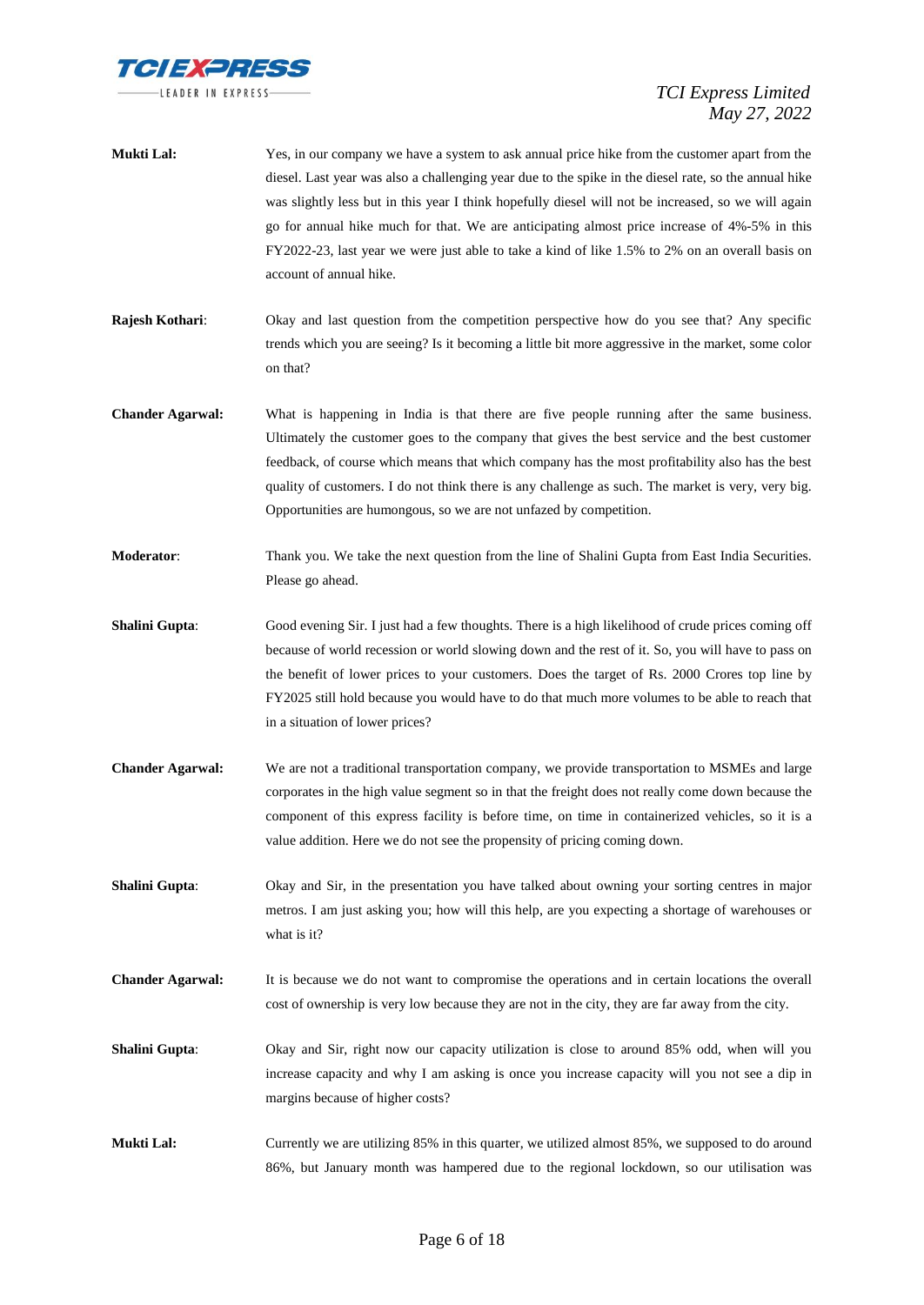

slightly less in January month that is why we kept it around 85%, but our endeavor is to increase at least 50 to 100 basis point in each year on capacity utilization level and we will keep continuing that.

- **Shalini Gupta:** Yes, that is what I am saying, let say you are at 90% capacity, then at that point will you not have to increase capacity and once that happens do you not see a dip in your margins because of higher costs?
- **Mukti Lal:** No. I am just explaining Shalini. This is not working like that. It is a very dynamic one. Suppose we have only one 9-tonne truck right now, tomorrow supposedly I have started to have the cargo regularly 12 tonnes on that route, I will just replace that truck with a higher capacity truck so then my per unit cost even reduced further, so there is always a room to change the capacity utilization level and ultimately we will be saving something there. What benefit you saw in 2021 we changes our capacities dramatically, like we change from 9 tonnes to 11 tonnes, 14 tonnes to 17 tonnes that benefit we get like 400 basis point margin improved in one year itself, so this journey or this kind of dynamic changes in capacity utilization and replacement will continue because we also have a policy to change the truck once it has reached to seven years of age then we have to replace the truck, so this way we will continue replacement of the capacity. At that time, we will not add another truck of 9 tonne, rather we will replace the 9 tonne truck capacity into 14 tonne truck capacity.
- **Shalini Gupta**: And Sir my last question is what are the value-added services that you are offering better than competition which the others are not offering, I was just curious?
- **Mukti Lal:** Basically, like you are seeing we have added two new services, C2C and rail express we provide to customers. Other than that, we are also giving specific deliveries for B2B customers like mall deliveries, army deliveries, scheduled deliveries like if mall guys say please come only at 10 o'clock at night after mall closes, so these kind of services and further we are also giving out of delivery area services also, like supposing somebody saying from my branch that is 300 kilometers so I am still delivering there, obviously charging premium on that and customer is ready for that. So this way we are far ahead in providing these value-added services to our customers.
- **Moderator:** Thank you. We take the next question from the line of Rushabh from R. S. Capital. Please go ahead.
- **Rushabh:** Sir I do not understand for the sorting hub that we are adding, what kind of technology are we using? Is this something different from other players because even we are seeing other competition is adding hubs aggressively, so if you please explain on that?
- **Chander Agarwal:** It is nothing very different. We are doing what is required like expanding and we are doing the normal things. We are not doing anything out of exception.
- **Rushabh:** Okay and second thing Sir, are we using any electric vehicles in our fleet?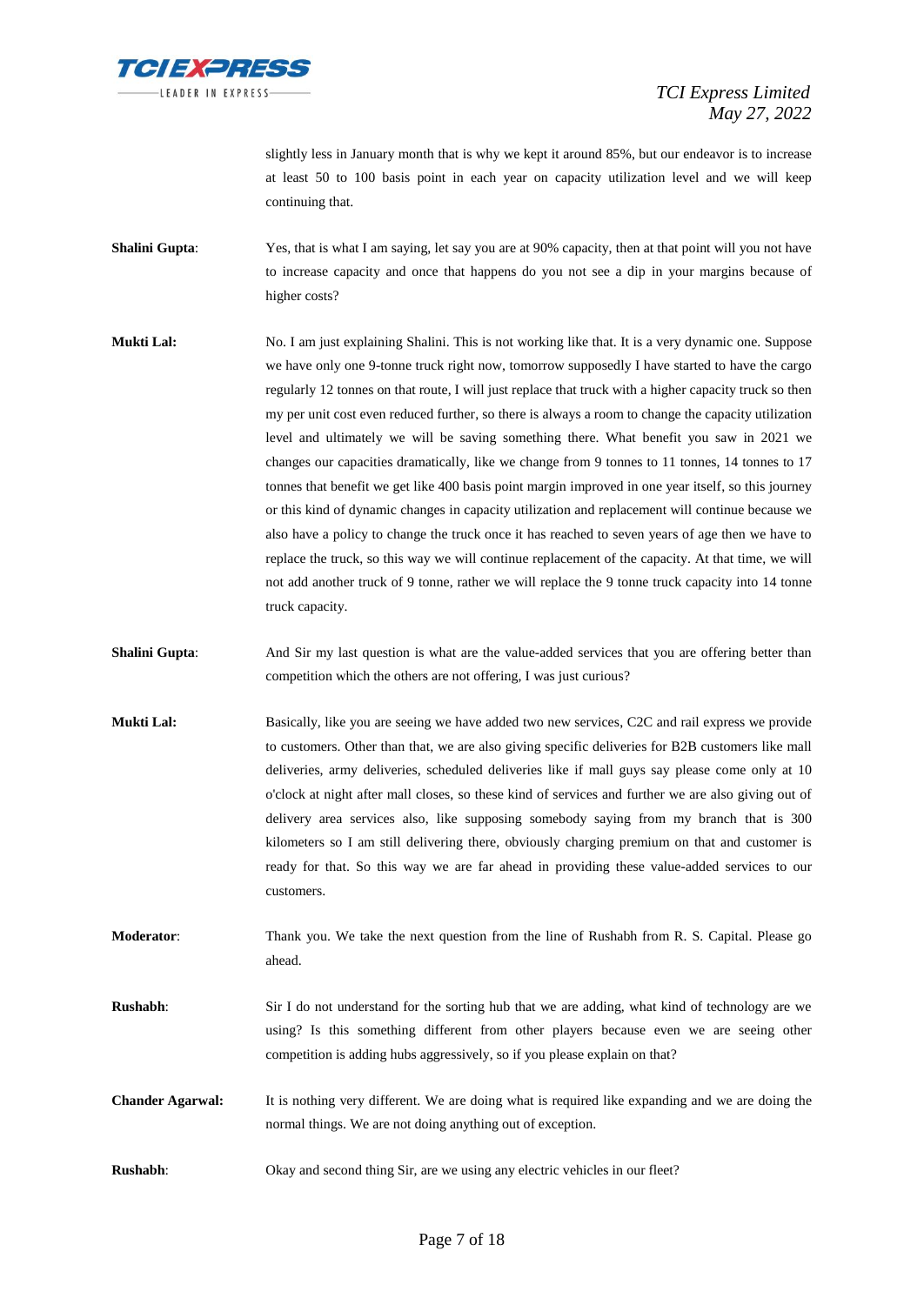

| <b>Chander Agarwal:</b> | India does not have the infrastructure or the availability of electric vehicles. When it comes here,<br>then we will see.                                                                                                      |
|-------------------------|--------------------------------------------------------------------------------------------------------------------------------------------------------------------------------------------------------------------------------|
| Rushabh:                | Okay and how much price hikes have we taken in this full year?                                                                                                                                                                 |
| Mukti Lal:              | It is around 2.5% for the full year.                                                                                                                                                                                           |
| <b>Moderator:</b>       | Thank you. We take the next question from the line of Mr. Druv Jain from Ambit Capital. Please<br>go ahead.                                                                                                                    |
| Druv Jain:              | Thank you so much for the opportunity. Sir if you could just let us know the volumes for this<br>quarter, please?                                                                                                              |
| Mukti Lal:              | Yes, in this quarter we achieved a volume of 2,35,000 tonnes and for the whole year we had done<br>almost 8,65,000 tonnes.                                                                                                     |
| Druv Jain:              | Okay Sir, thanks, very helpful. Sir I had a question on your value-added products, you mentioned<br>that about 15% of your overall revenue is your value-added mix?                                                            |
| <b>Chander Agarwal:</b> | They are not value-added mix, they are more of additional services.                                                                                                                                                            |
| Druv Jain:              | Okay. Sir what would be the share of these two new products that you have added in this year?                                                                                                                                  |
| Mukti Lal:              | We intentionally do not want to be diverse because these are not a sizable one. If you put<br>together, we are at 15%, as Mr. Chander has mentioned.                                                                           |
| Druv Jain:              | Okay, so basically you are saying that currently if it is about 15% that means close to what 160<br>Crores revenue comes from that right now and in the next three years that will go to about 500<br>Crores.                  |
| <b>Chander Agarwal:</b> | Yes, that is true.                                                                                                                                                                                                             |
| Druv Jain:              | Okay and Sir, what would be the key risks because this is a very, very tall target. I am sure, you<br>will do your best to achieve it, but what would be the key risks here to basically achieve that?<br>What do you foresee? |
| <b>Chander Agarwal:</b> | Economic risk if India slows down, shuts down, then we have a problem. Our growth rider is<br>only the Indian economy. So if Indian economy is doing well, we will also do very well.                                          |
| Moderator:              | Thank you. We take the next question from the line of Radha from B&K Securities. Please go<br>ahead.                                                                                                                           |
| Radha:                  | Thank you for the opportunity, Sir and I would like to congratulate you on your extremely<br>resilient performance. I just wanted to ask one or two questions. My first one was including this                                 |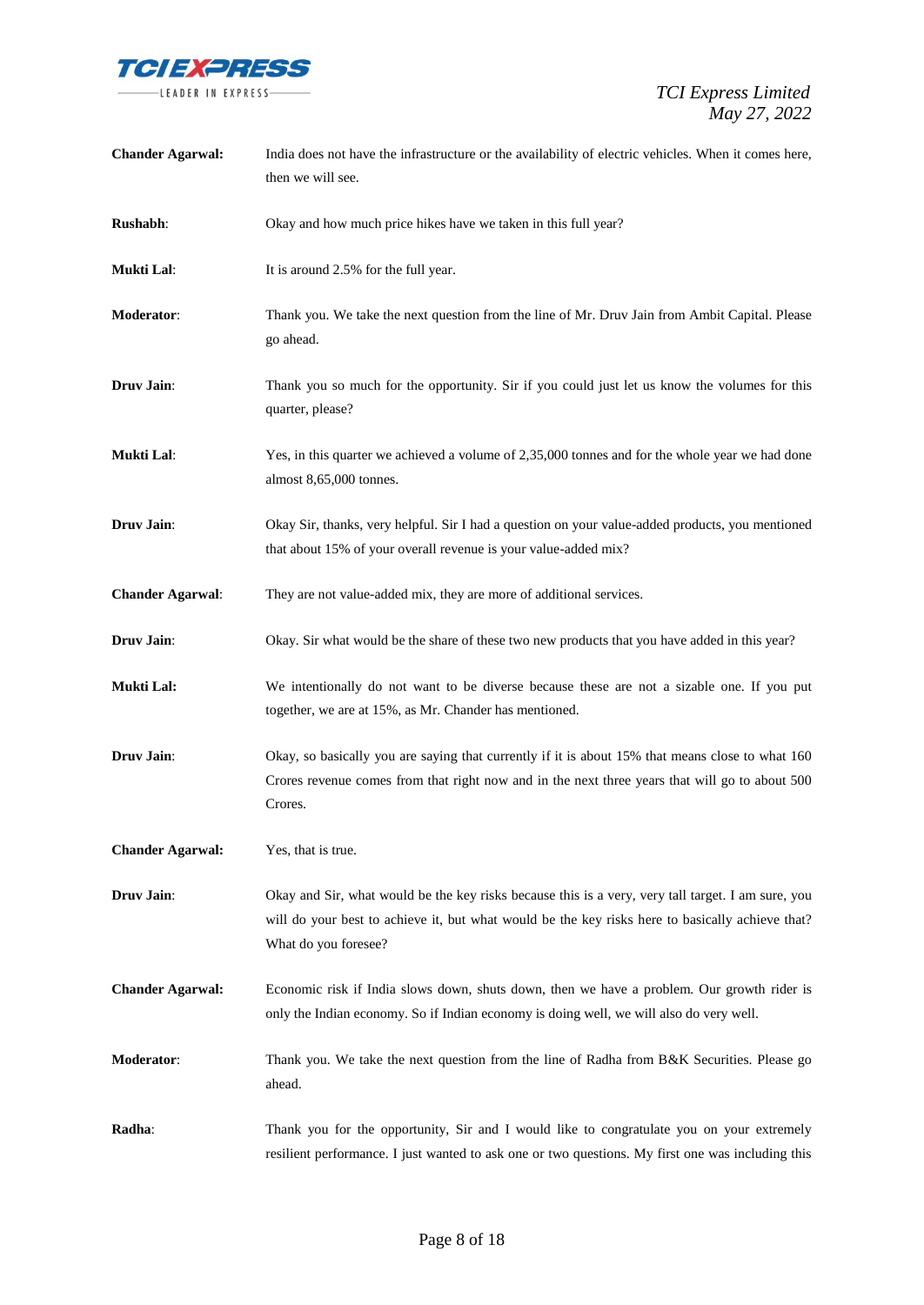

Gurgaon and Pune sorting centres what would be the total area under management for the company as of today?

- **Mukti Lal:** It is not really a matter for us because this is not the warehousing space. It is basically sorting centre, but I think we have around 2 million square feet area right now which is owned ones.
- **Radha:** So this is in total including all the sorting centres that we have 2 million square feet.
- **Mukti Lal:** Yes.
- **Radha:** Okay, also my next question would be you mentioned that 15% of your revenues were from these value-added services now and previously our target was that these new services would have EBITDA margin of about 20% so are we in that range for these new services or are we on path to achieving that range for the new services?
- **Mukti Lal**: Whatever services we added, with the full thought we added these services, and all the services and other SOPs for surface business that kind of SOPs we are also following, like asset light model we are not adding any asset for that. Margin has to be in the range of like 17% to 20% EBITDA level that we are following in these services as well. We are getting the profits at the same level what we are getting with these kinds of surfaces.
- **Moderator**: Thank you. We take the next question from the line of Ankit from Bamboo Capital. Please go ahead, Sir.
- **Ankit**: Thanks for the opportunity. Sir in Q4, we saw volume growth of this 4.4% and if you look at it from month wise perspective, did we see degrowth in January and February and then March picked up, how was it like? What was the key reason for low growth in Q4 FY2022?
- **Company Speaker:** Your voice is not clear, can you please come back in queue?
- **Moderator**: Thank you. We can take the next question from the line of Aman Vij from Astute Investment Management. Please go-ahead Sir.
- **Aman Vij:** The first question was you talked about there was degrowth in January and maybe February, if you can talk about degrowth, what number percentage did we see in January and now the traction in March and April, what was the growth?
- **Mukti Lal:** Yes, January basically was around same level of last year that was flat, and I think it was 2% minus over last year January and flat in February and then March we had around double-digit growth and ultimately we achieved a growth of 7% in this quarter.
- **Aman Vij:** Sir, in April and May, are you seeing that very healthy growth like in March coming back or are you seeing some slowdown?
- **Mukti Lal**: In March the growth was fantastic, there has been a robust growth going on.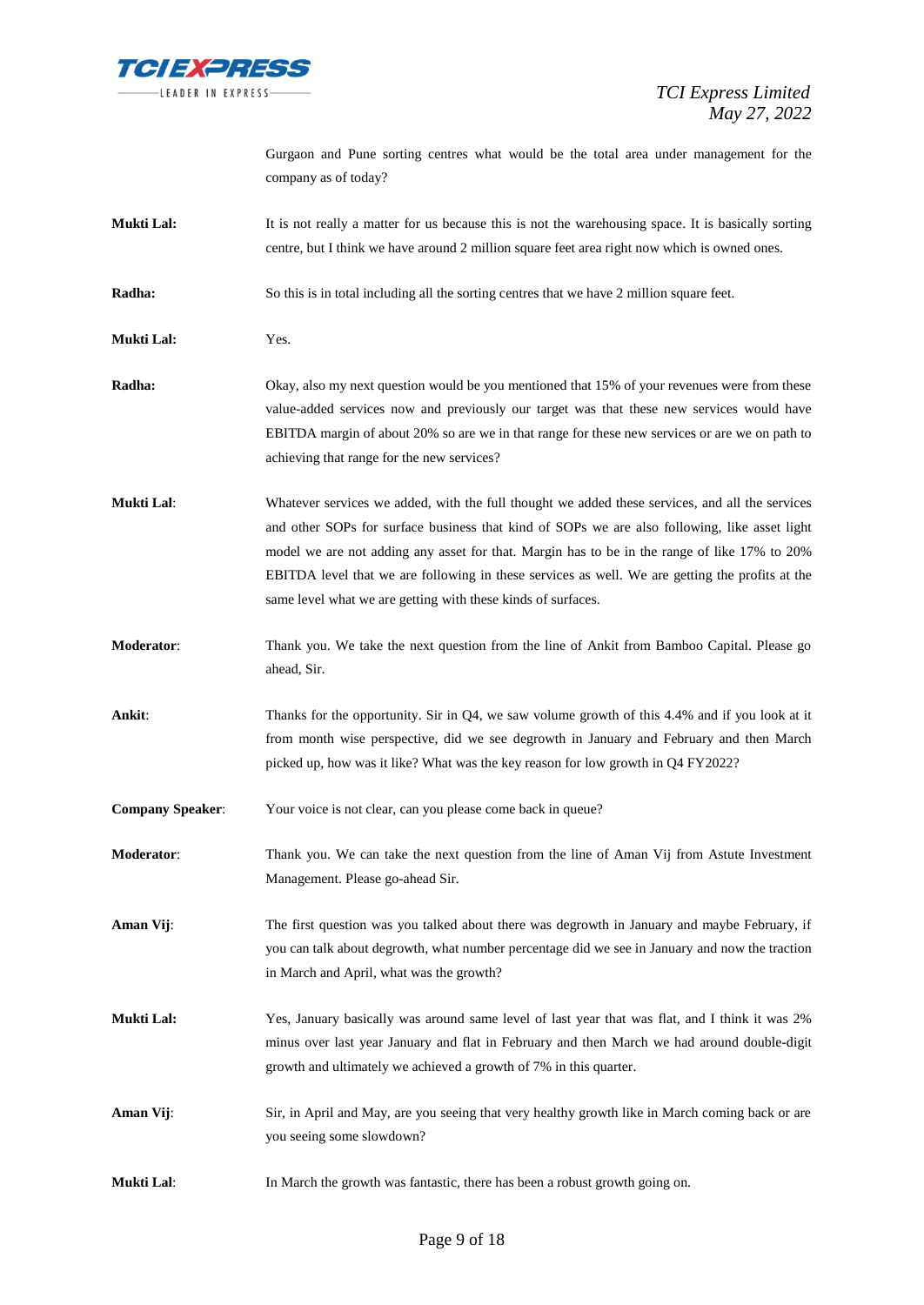

| Aman Vij:             | Okay what kind of volume growth do you see we can achieve?                                                                                                                                                                                                                                                                                                                                              |
|-----------------------|---------------------------------------------------------------------------------------------------------------------------------------------------------------------------------------------------------------------------------------------------------------------------------------------------------------------------------------------------------------------------------------------------------|
| Mukti Lal:            | Are you talking about FY2023?                                                                                                                                                                                                                                                                                                                                                                           |
| Aman Vij:             | Yes, full year what is the volume growth you see?                                                                                                                                                                                                                                                                                                                                                       |
| Mukti Lal:            | We are targeting to achieve in this year volume side of 16% and revenue in the range of 20%-<br>22%.                                                                                                                                                                                                                                                                                                    |
| Aman Vij:             | Sure Sir that is really very helpful. Region wise split, are we dependent on any particular region<br>or is it like 20%-25% across the four regions: North, South, East and West?                                                                                                                                                                                                                       |
| Mukti Lal:            | Always we are focusing across India and that is why our utilization level in truck is also always<br>high because we penetrate very deeper across India and we usually grow in all sectors or across<br>zones like North, West, South and East is always a consumption center so that is also growing in<br>the same pace, sometime maybe like 1 or 2 basis point is okay that way it is happening.     |
| Aman Vij:             | But we are not dependent on any particular region like 40%-50% from a region?                                                                                                                                                                                                                                                                                                                           |
| Mukti Lal:            | Like 85% revenue is coming from three zones South, West and North put together and 15%<br>revenue is coming from East sector.                                                                                                                                                                                                                                                                           |
| Aman Vij:             | In terms of growth, you are seeing across all the regions or any region which is growing faster,<br>any region which is growing slower?                                                                                                                                                                                                                                                                 |
| Mukti Lal:            | No, that is not there, and all sectors and all zones are growing in the same range.                                                                                                                                                                                                                                                                                                                     |
| Aman Vij:             | That is also good to know, Sir. Final question I have is, you talked about 15% of the revenue, so<br>roughly Rs. 160 Crores came from the new services. If you remove that portion, the base<br>business is like Rs. 900 Crores only and we did not have most of these services three or four<br>years back, so it does not seem like our base business if we exclude these services has grown<br>much? |
| Mukti Lal:            | Basically, this includes our existing service of air express also, so put together air express,<br>internal air express, rail, cold chain pharma and C2C, all put together then it became a part of<br>new services.                                                                                                                                                                                    |
| <b>Moderator:</b>     | Thank you. We take the next question from the line of Vikash Khatri from Aviral. Please go<br>ahead, Sir.                                                                                                                                                                                                                                                                                               |
| <b>Vikash Khatri:</b> | Good evening Sir. My question is in this year we have registered very good growth. What is our<br>three-year CAGR because in between there was a negative year of pandemic. How is the three-<br>year CAGR and attaching to the last question that 15% is the contribution from new services, we<br>do agree that year was hovering around 5% to 6% three years back, so our core surface CAGR is       |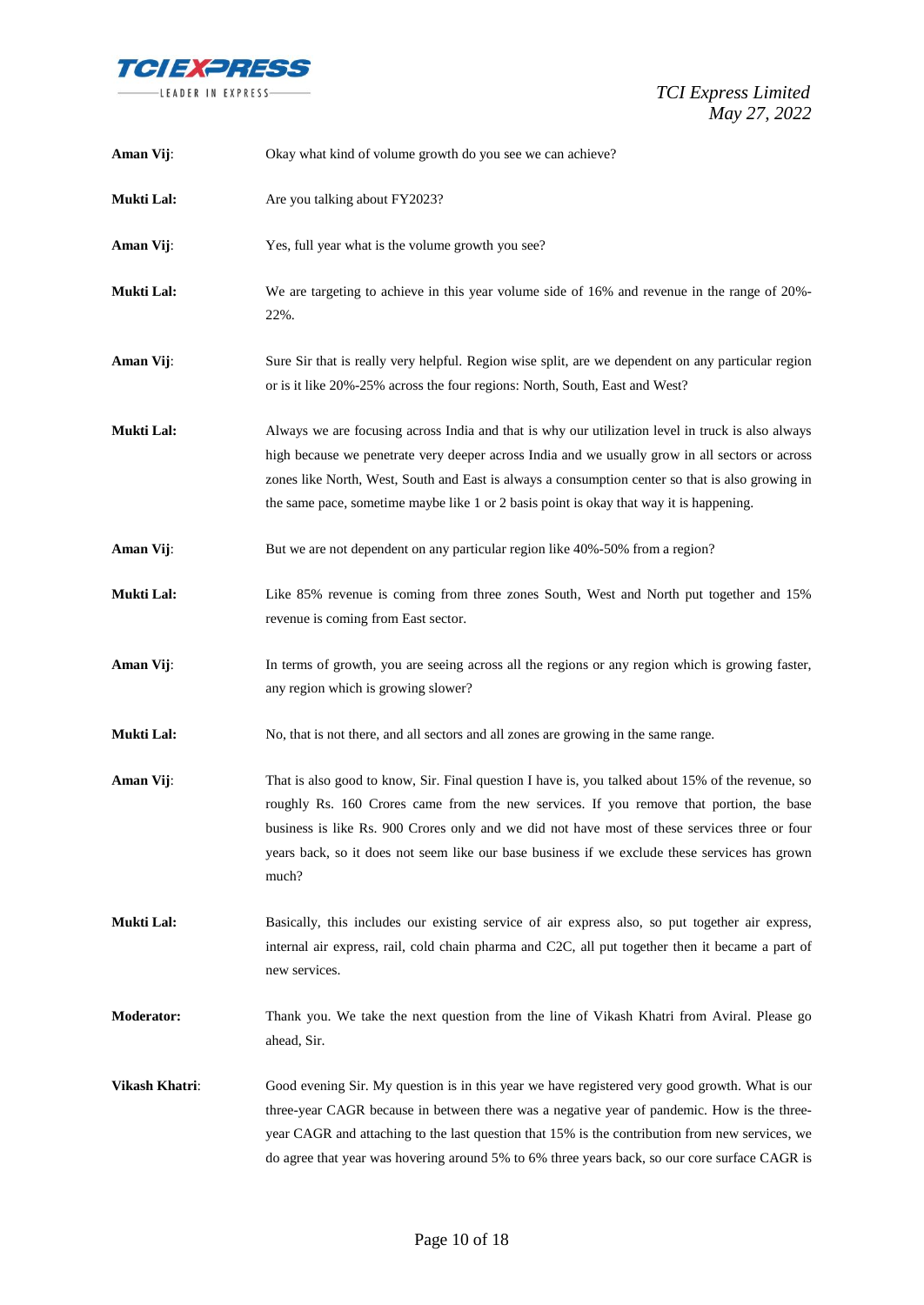

how many percent in last three years and second question is what is the impact on EBIDTA due to automation of these two sorting centres? These are the two questions.

- **Mukti Lal:** I am giving the answer for the last question first. Basically, we mentioned in the last call also that we will get the benefit once we have full automation and stabilized the operations which we just started in Q1, so benefit will be almost 50 basis point from this one center and regarding other services we also said like earlier we have almost around 12% kind of revenue from this air express and others put together we have these kinds of services now it has reached 15% because we just started this service last year only and not before that.
- **Vikash Khatri:** And what is the overall CAGR for three years?
- **Mukti Lal:** Three-year CAGR I think is almost 5% only because two years were washed out due to the corona time.
- **Moderator**: Thank you. We take the next question from the line of Krupal S from Spark Capital. Please go ahead.
- **Krupal S:** Thanks a lot for the opportunity. Sir with respect to the pricing side so you did allude to the fact that there will be another 4% to 5% price hike, so just wanted to understand if the tonnage comes under pressure would it be possible to take such steep price hike in such a market given even fuel is also going up, all these aspects have to be considered right?
- **Mukti Lal**: You are right because in this year in FY2023, we are not anticipating increase in fuel price because government is also concerned about that and RBI as well also, that is why I am saying we are looking for an annual hike in this year because last year again diesel was sharply hiked and we have passed it on to customers very efficiently and in this year if it is also happening then we will again pass it on to customers and annual hike maybe like restricted to 2%-3% only then that all depends on the circumstances that are happening in this year.
- **Krupal S:** Right and also in addition to your overall strategy of adding new branches, now in FY2022 you have seen around 45 new branches getting added so what is your target for FY2023 and the tonnage growth what you have alluded to earlier about 60% what is the extent of contribution you are expecting from the new branches?
- **Chander Agarwal:** We plan to add about 100 branches across country and so new branches speak about almost six months to nine months to come into stream, so it will be tough to say how much they will be adding because it will depend also a lot on the economic activity of India and how we are progressing.
- **Krupal S:** Right got it, Sir and one last question if I may. I did note that you have capex plans scheduled over the next couple of years at least and there is a healthy dividend payout as well. Any rationale behind buyback because your cash balances including cash and bank balances?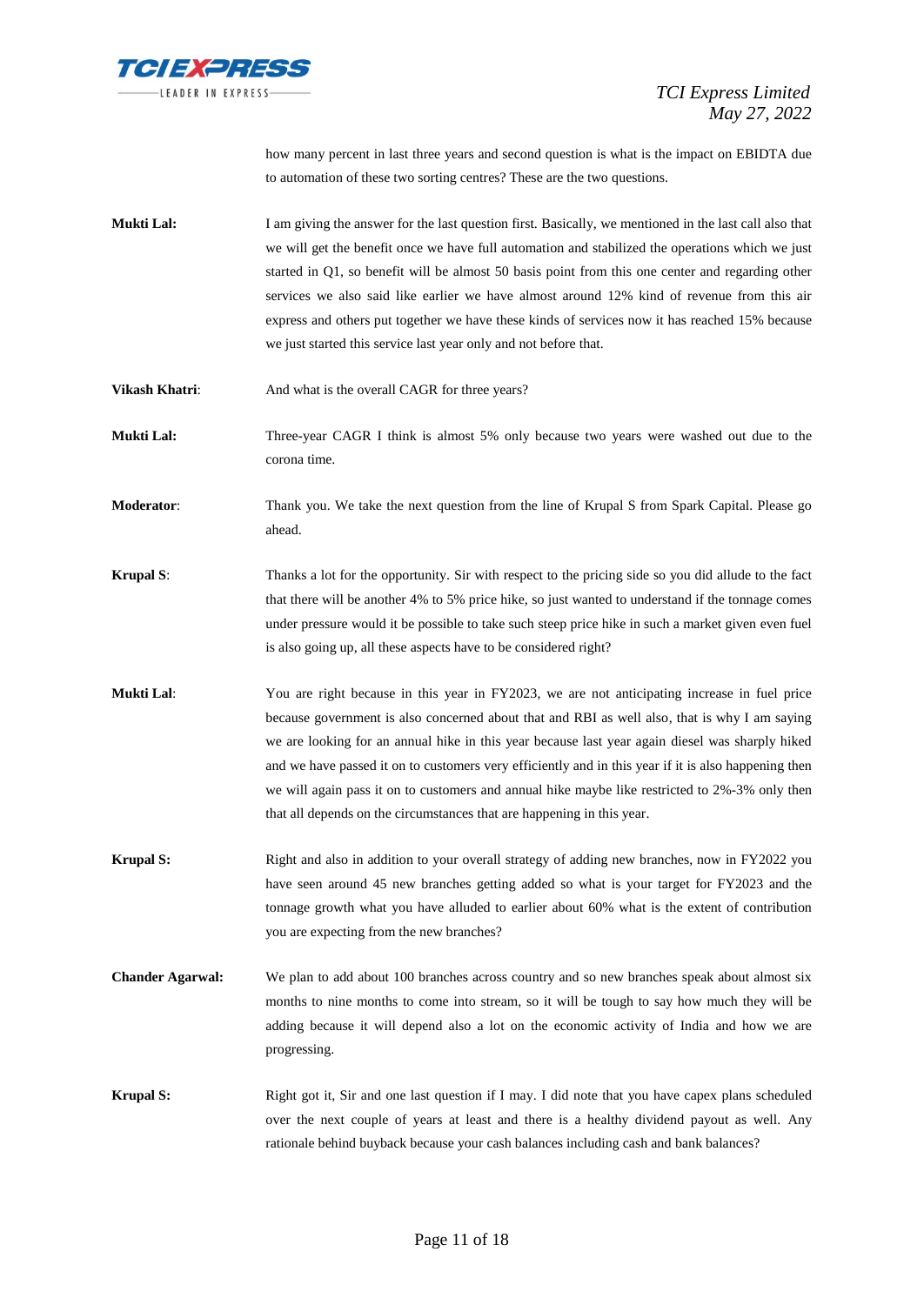

## *TCI Express Limited May 27, 2022*

- **Mukti Lal:** Basically, rest and all buyback because we have surplus funds, like Rs.100 Crores we already have and in this year we will be generating in the range of Rs. 175 to 200 Crores. So if you put together, we will be having Rs. 300 Crores cash available by year end. On capex side, we have a plan to spend up to Rs. 100 Crores and this buyback of Rs. 75 Crores is easy for us and ultimately we will retain again the same way like Rs. 75 to 100 Crores by year end. Other good thing in our business is to run the daily operation we do not need any money; our net working capital cycle is hardly 15 days which you have also seen in balance sheet and we also have given 400% dividend. We have done dividend, we are doing investments, so with excess cash we are doing buyback. Even this year you have seen we almost generated a cash profit of Rs. 140 Crores, out of that we added assets of Rs.80 Crores, we dispersed dividend of Rs. 30 Crores and then remaining we have put into investment, so very simple cash flow balance sheet and P&L we have, nothing to worry about that.
- **Krupal S:** Got it, Sir. Just wanted to say that if we have such a capex plan, I think it would have been better to invest towards growth prospects, which is what I was perhaps alluding to. Of course, I do get your point of view as well. Thank you Sir, and best wishes.
- **Moderator:** Thank you very much, Sir. We take the next question from the line of Shrinjana from RatnaTraya. Please go ahead.
- **Shrinjana:** Sir on the capex that you are doing how much time does a sorting center take to reach a respectful utilization, say some 75%-80% and in your earlier comment you mentioned once your Gurgaon sorting centre fully comes online it will contribute 50 basis points to the entire revenue margin, is it for the entire revenues or only for that?
- **Chander Agarwal:** As soon as the sorting centre starts it is like 100% utilization, so there is difference in that. Now when you do automation, we do trial run, we are learning, we have to do reprogramming, rerouting and all that process takes about one or two months, two months usually so that process is on and it becomes easier after the first sorting centre is made then if you just follow it through the same processes everywhere else. Then becomes cut, copy, paste and we are in that learning stage and we will see the results coming out definitely by Q2.
- **Shrinjana:** Okay and impact on margins, you said once it is fully operational it is 50 basis points on entire revenues that we will do is?
- **Mukti Lal:** Yes, up to that.
- Shrinjana: Okay and broadly, what would be the IRR for these kinds of sorting centres that we are targeting?
- **Mukti Lal:** We are targeting payback period in the range of 6 to 8 years maximum.
- **Shrinjana:** Okay and majority of Rs. 500 Crores capex in five years that we are talking about, I am assuming is for sorting centres only?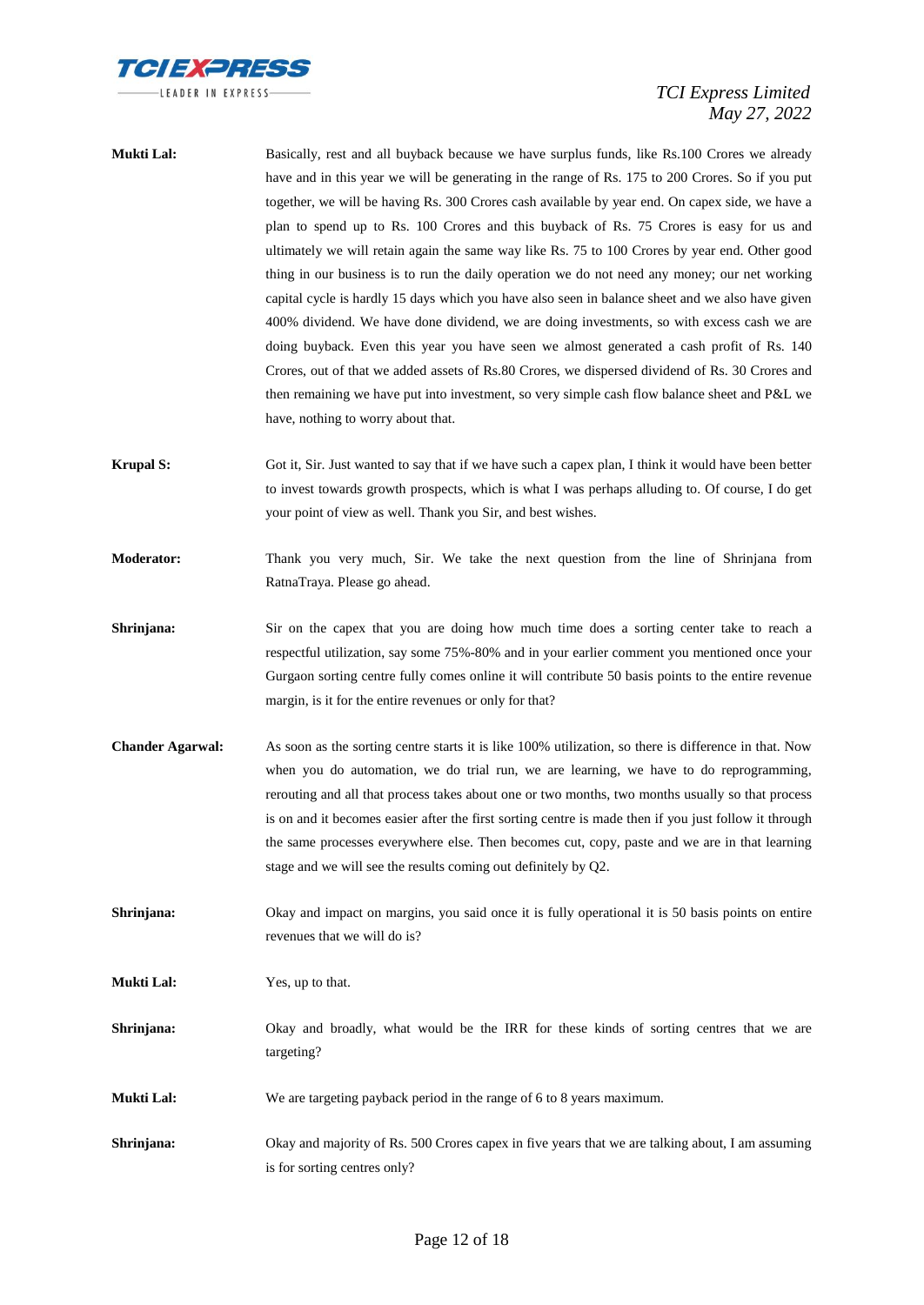

| <b>Mukti Lal:</b>      | Yes, that is correct.                                                                                                                                                                                                                                                                                                                                                                                                               |
|------------------------|-------------------------------------------------------------------------------------------------------------------------------------------------------------------------------------------------------------------------------------------------------------------------------------------------------------------------------------------------------------------------------------------------------------------------------------|
| Moderator:             | Thank you. We take the next question from the line of Mr. Ronald Siyoni from Sharekhan.<br>Please go ahead.                                                                                                                                                                                                                                                                                                                         |
| Ronald Siyoni:         | Yes, good afternoon and congratulations on good results and buyback proposals. I wanted to<br>know this quarter we have seen logistic companies getting impacted by COVID, suppose Delhi<br>was under severe lockdown say about 45 days compared to other regions which were not under<br>lockdown, but since too and fro from Delhi to other regions might be impacted, so overall<br>volume growth gets impacted for the company? |
| <b>Mukti Lal:</b>      | Yes, this is true actually, in some points, you rightly said if Delhi is under lockdown, the to and<br>fro will be impacted accordingly. Not only as the big manufacturing hub and the consumption is<br>done all over India, so it really impacted overall consumption cycle and production cycle first.                                                                                                                           |
| <b>Ronald Siyoni:</b>  | Okay, thanks. We have not pushed for increasing market share or dilution of prices in terms of<br>growing our revenues as we see in other players, so we would be employing the same strategy<br>going ahead also, right?                                                                                                                                                                                                           |
| Mukti Lal:             | We will keep the same strategy.                                                                                                                                                                                                                                                                                                                                                                                                     |
| <b>Ronald Siyoni:</b>  | Okay and the other thing was in terms of CapEx, going ahead as you said Rs. 100 Crores of<br>capex per annum. Sir would it be mixed for automation in existing, are there any Greenfield<br>automation centers coming up over the next two to three years for the company?                                                                                                                                                          |
| Mukti Lal:             | Yes, the existing one is in Pune, which is already operational in this current year FY2022 only<br>that we will put on automation then other one will be the new Greenfield one and not put an old<br>one.                                                                                                                                                                                                                          |
| <b>Ronald Siyoni:</b>  | And which location or any region wise locations?                                                                                                                                                                                                                                                                                                                                                                                    |
| <b>Mukti Lal:</b>      | Kindly ask us separately and we will provide that.                                                                                                                                                                                                                                                                                                                                                                                  |
| <b>Moderator:</b>      | Thank you. We have the next question from the line of Mayur Parkeria from Wealth Managers.<br>Please go-ahead Sir.                                                                                                                                                                                                                                                                                                                  |
| <b>Mayur Parkeria:</b> | Good evening, Sir. Thank you for taking my questions and congratulations on a decent set of<br>numbers. I had a couple of questions. How many customers would we have added in FY2022 in<br>such challenging environments, new customers?                                                                                                                                                                                           |
| Mukti Lal:             | We added almost 5000 customers in this FY2022.                                                                                                                                                                                                                                                                                                                                                                                      |
| <b>Mayur Parkeria:</b> | 5000 customers and would the base be now closer to 2.5 lakhs?                                                                                                                                                                                                                                                                                                                                                                       |
| Mukti Lal:             | No. We have almost 2 lakhs, so it may be like 2,20,000 customers right now.                                                                                                                                                                                                                                                                                                                                                         |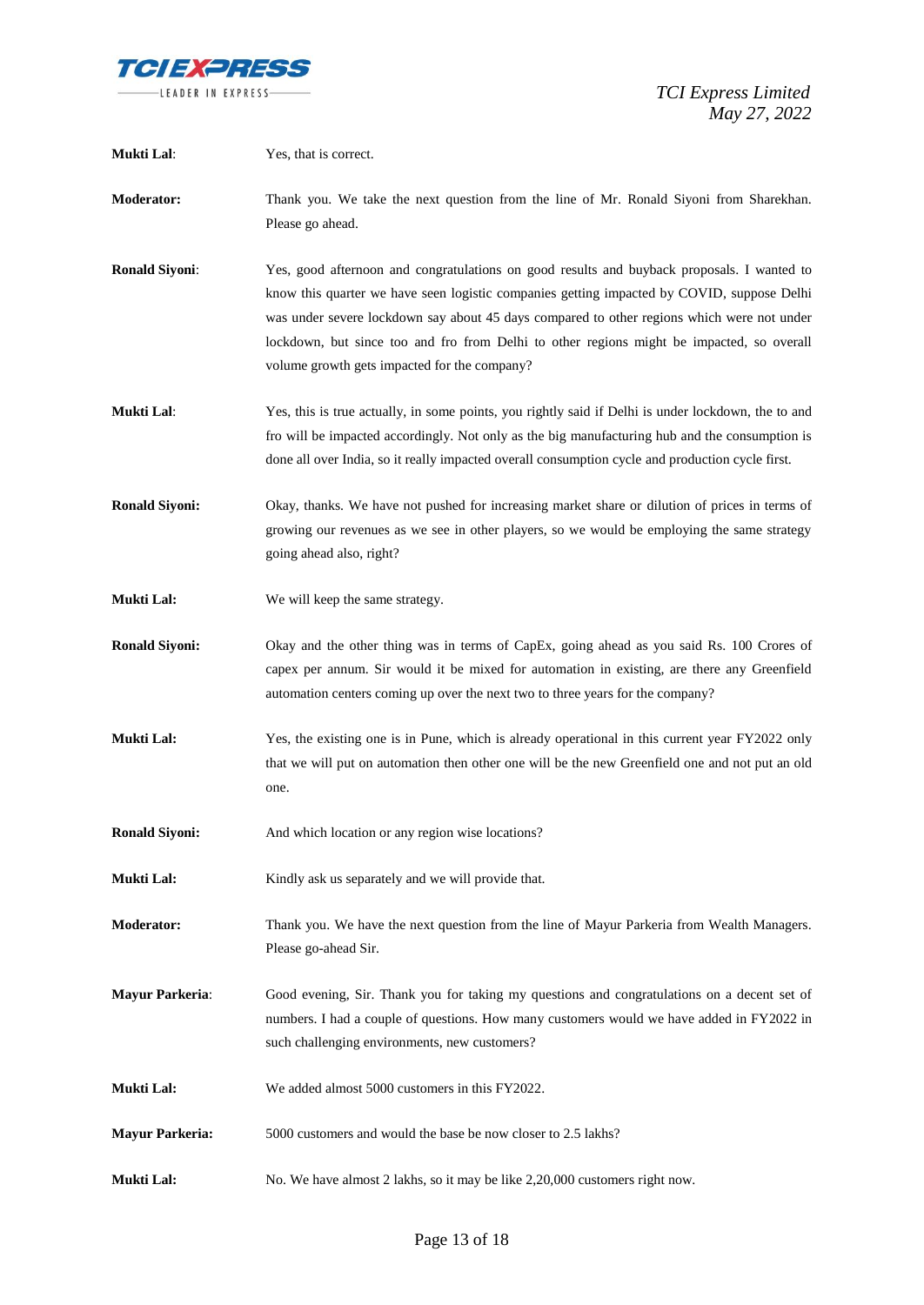

- **Mayur Parkeria:** And pre-COVID Sir, what was the trend of roughly annual addition, I am just trying to understand that is this number already back to on the growth side or is it below the pre-COVID?
- **Mukti Lal**: Pre-COVID we had around 2,10,000 customers and in these two years we have done almost 10,000 addition and majorly SME customers, big customer number is less obviously.
- **Mayur Parkeria:** Annual addition pre-COVID would have been in the same region 5000 plus or minus?
- **Mukti Lal:** Yes, I need to check that again. I do not have the ready figure.
- **Mayur Parkeria:** No problem Sir. The other thing is a very broad question I am trying to ask here, may not be relevant for one quarter, but just your thoughts would help us to understand because our margin expansion would be based on two large factors, increase in the share of SME business, and also increase in the share of international air express, right?
- **Mukti Lal:** No. There are so many things which helps to improve our margin level. One is obviously operational efficiency in terms of utilization level increase.
- **Mayur Parkeria:** I meant on the product side and on the offering side?
- **Mukti Lal:** Basically on the offering side, all offering whatever we started last year only that will contribute very good in this current year and as years ahead.
- **Mayur Parkeria:** What I was trying to understand is the SME mix gradually improving the way you earlier was thinking and will it help in improving the margin on that side?
- **Mukti Lal:** Actually, to increasing the business with SME in proportion to big customer is not possible in a big way, like we cannot change the ratio of SME like 55% and other big customer of 45% this is not possible. That is why we always want to maintain the ratio of 50:50 where we get the good prices from the SME customer and good volume or you can say high volume with the big customer. That is why we are able to maintain our operating efficiency at the rate of utilization level 85% plus kind.
- **Chander Agarwal**: One thing also we have to keep in mind that some SME also become large customers, that also happens. It is always important to have a large SME base because one customer can suddenly become a very large top 500 company also. We have seen that happen in 10 years that many companies which are small suddenly become very big.
- **Mayur Parkeria:** Okay that is great. Sir final question from my side. Indian ministers have been focusing a lot on improving the coastal waterways and for the domestic transportation and improving the water infrastructure. I know it is a very work in progress and slow progress on one side and on the other side if we look at some of the developed countries in Asian region, they have very high share of waterways in the logistics?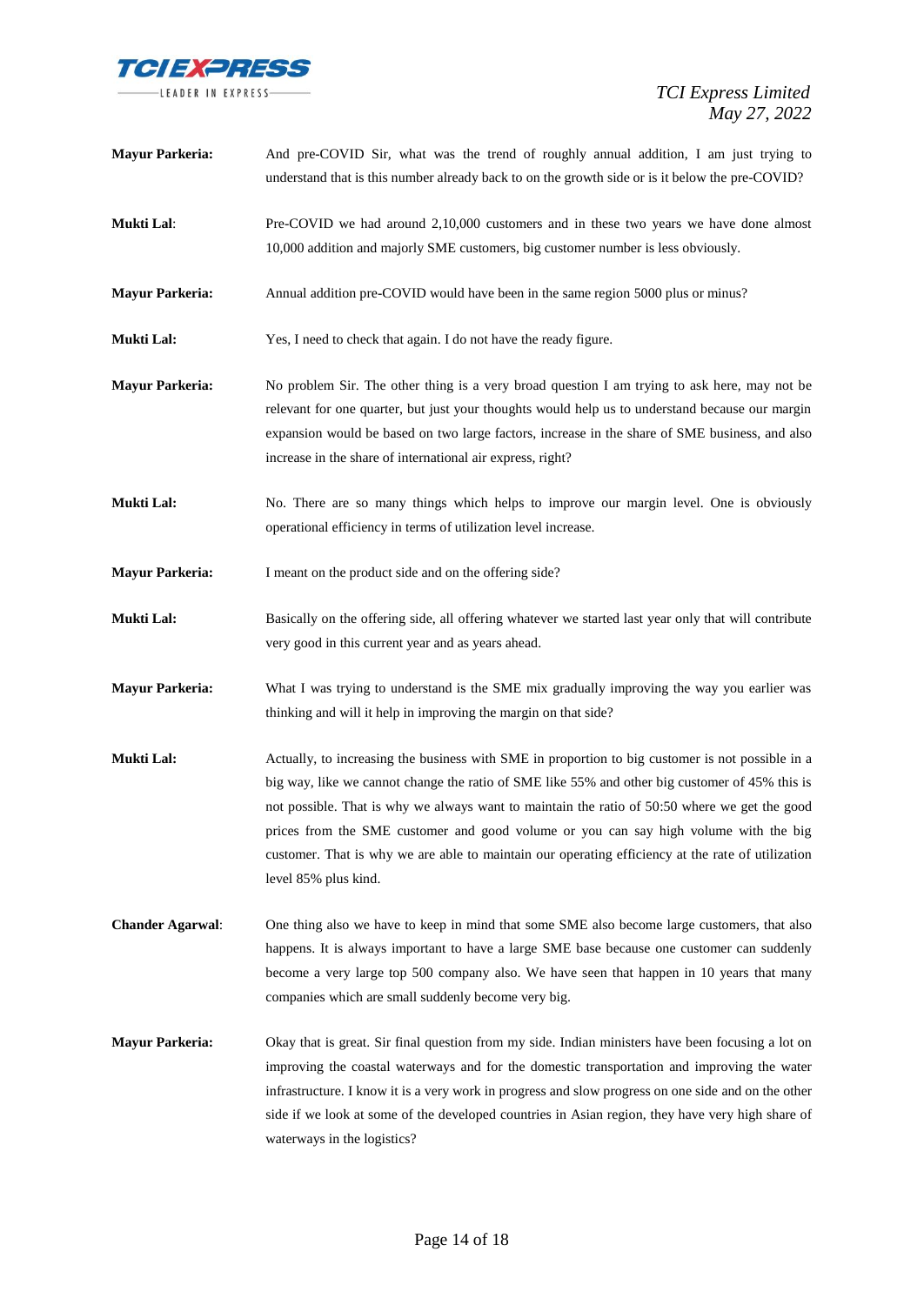

| <b>Chander Agarwal:</b> | The countries that you are talking about their GDP per capita must be \$20,000 to \$30,000, ours is<br>\$1600-\$1700, so it will take some time.                                                                                                                                                                                                                                                                                                                                                                                        |
|-------------------------|-----------------------------------------------------------------------------------------------------------------------------------------------------------------------------------------------------------------------------------------------------------------------------------------------------------------------------------------------------------------------------------------------------------------------------------------------------------------------------------------------------------------------------------------|
| <b>Mayur Parkeria:</b>  | We are not seeing any inquiries or anything from our side right now?                                                                                                                                                                                                                                                                                                                                                                                                                                                                    |
| <b>Chander Agarwal:</b> | In India, they do not want to spend on cost.                                                                                                                                                                                                                                                                                                                                                                                                                                                                                            |
| <b>Moderator:</b>       | Thank you. We take the next question from the line of Mr. Alok D from Motilal Oswal AMC.<br>Please go ahead, Sir.                                                                                                                                                                                                                                                                                                                                                                                                                       |
| Alok D:                 | Good evening, Sir. I just had couple of questions. One was on this Gurgaon sorting centre, since<br>it got operationalized a couple of months back, what is the progress there, how is it shaping up<br>because I believe that after the success of that we were going to look at whether we will be doing<br>automation at Pune or no, just some insights on that?                                                                                                                                                                     |
| <b>Chander Agarwal:</b> | I think the trial run has gone pretty swift and we experienced a thunderstorm also in Delhi<br>recently and we saw what would happen so we had the scenario also laid out and in general the<br>understanding is very clear now. What we are working on is how we reduce the overall time it<br>takes for the halting time and everything. We have come to the levels that we wanted, we are<br>achieving and we will replicate the same in Pune without any issues, so the next phase of this<br>automation will start possibly in H2. |
| Alok D:                 | Sure Sir and I also wanted to understand have we taken any price hike in April because of the<br>sharp increase in diesel during the end of March?                                                                                                                                                                                                                                                                                                                                                                                      |
| <b>Mukti Lal:</b>       | Yes. Price hike completely is a set process because our agreement with the customer is rolling on<br>in each year, these are spreading each month or even on a daily basis, like some customer maybe<br>make agreement with us in April then May and June, so always we have to go for annual price<br>hike with the customer. Diesel is completely not affecting our price size. Diesel is completely<br>separate and wherever it is increased, we have to pass it on to customer.                                                     |
| Alok D:                 | Sure and just one last question, Sir. I think I missed on that number because there was some<br>network issue so what is the growth, we are looking at in FY2023 on the volume and basically on<br>the top line and the margins would be at similar levels only, just wanted your thoughts on that?                                                                                                                                                                                                                                     |
| <b>Mukti Lal:</b>       | By FY2023 we are looking for a revenue growth of 20% plus, kind of like 20%-21% and on<br>volume side it will be around 16% and margins again we are looking forward to improving by 50<br>to 100 basis points.                                                                                                                                                                                                                                                                                                                         |
| <b>Moderator:</b>       | Thank you. We take the next question from the line of Rahul Sony from SMIFS Limited. Please<br>go ahead.                                                                                                                                                                                                                                                                                                                                                                                                                                |
| <b>Rahul Sony:</b>      | Sir, as you said before that this quarter you picked up late so I would like to understand by what<br>margin you fell short of your targeted volume during Q4?                                                                                                                                                                                                                                                                                                                                                                          |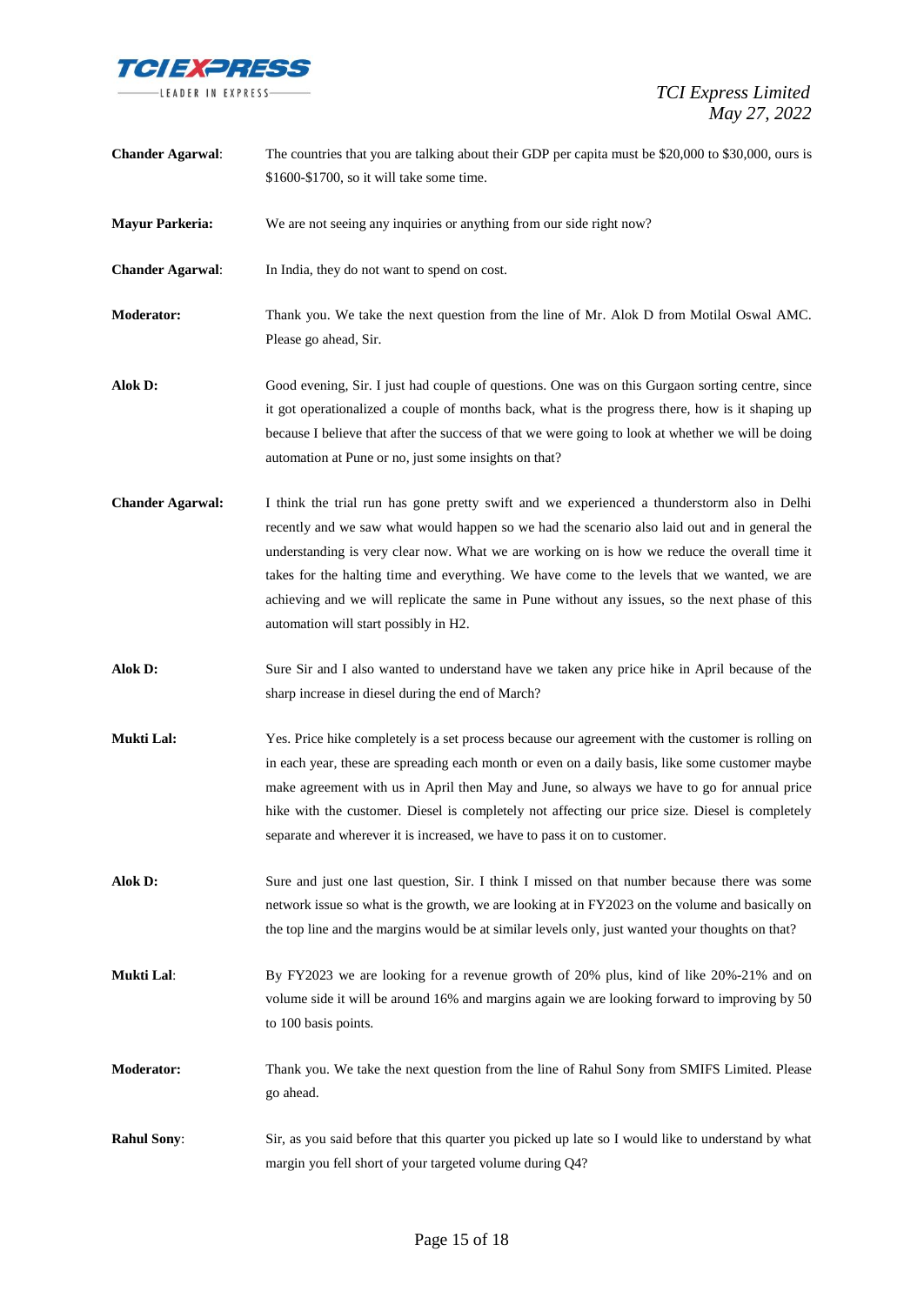

| <b>Chander Agarwal:</b> | We fell short, we were expecting to be growing more than Q3, but unfortunately the COVID<br>thing happened so we could not achieve the targets.                                                                                                                                                                                                                                                                                                                                   |
|-------------------------|-----------------------------------------------------------------------------------------------------------------------------------------------------------------------------------------------------------------------------------------------------------------------------------------------------------------------------------------------------------------------------------------------------------------------------------------------------------------------------------|
| <b>Rahul Sony:</b>      | Because if I see the last 12 quarter data is 2,35,000 tonne volume is the highest volume I guess<br>and still it is just 2.2% Y-o-Y growth over last year?                                                                                                                                                                                                                                                                                                                        |
| Mukti Lal:              | The growth of almost is 4% over last year same quarter and you rightly said that was the highest<br>revenue of a quarter.                                                                                                                                                                                                                                                                                                                                                         |
| <b>Rahul Sony:</b>      | Okay, during Q4, we did not take any price hike, I am not asking about this fuel price?                                                                                                                                                                                                                                                                                                                                                                                           |
| Mukti Lal:              | No, we are able to get that price hike, annual price hike is a different one from this fuel hike, fuel<br>like is as and when it is happening, but other process was to increase the price with customer is<br>completely different and we are getting this price hike, but again this is impacting wherever there<br>is a sharp increase in diesel price then we were able to get obviously less percentage. If it is not<br>happening, then we may charge like slightly higher. |
| <b>Rahul Sony:</b>      | And one last question, as you said, 15% of your revenue is coming from Eastern region, so what<br>percentage of your total branches are located in the eastern region and whether they are<br>performing at par with compared to other regions or they are underutilized or they are performing<br>in line with the economic growth in the Eastern region?                                                                                                                        |
| Mukti Lal:              | That is happening, but right now I do not have the number readily available, that is why I am<br>saying East sector is also performing well because they are filling our trucks as a return load,<br>otherwise our fill factor will be reduced. So they are also equally performing throughout the year.                                                                                                                                                                          |
| <b>Moderator:</b>       | Thank you Mr. Rahul. We take the next question from the line of Mr. Naveen Bothra, an<br>individual investor. Please go ahead.                                                                                                                                                                                                                                                                                                                                                    |
| <b>Naveen Bothra:</b>   | Good evening, Sir. Congratulations for good set of operating performance even in the<br>challenging situation. Sir my question is regarding the capital allocation policy. We have<br>announced Rs. 75 Crores buyback at a price of Rs. 2,050, in the press release it is written that<br>through an open offer, if you can explain this through an open offer?                                                                                                                   |
| <b>Chander Agarwal:</b> | Of course, you have to check online Sir. We have to discuss this. If you have any other pertinent<br>questions regarding operations or something we can tell you.                                                                                                                                                                                                                                                                                                                 |
| Naveen Bothra:          | Can we say that it will be a regular effort because since we will be generating around Rs. 200<br>Crores each year?                                                                                                                                                                                                                                                                                                                                                               |
| <b>Chander Agarwal:</b> | Hard to say because each year will have different set of investment cycle, so next year our<br>investments in sorting centers will grow more?                                                                                                                                                                                                                                                                                                                                     |
| <b>Naveen Bothra:</b>   | If I may, will promoters be participating in this?                                                                                                                                                                                                                                                                                                                                                                                                                                |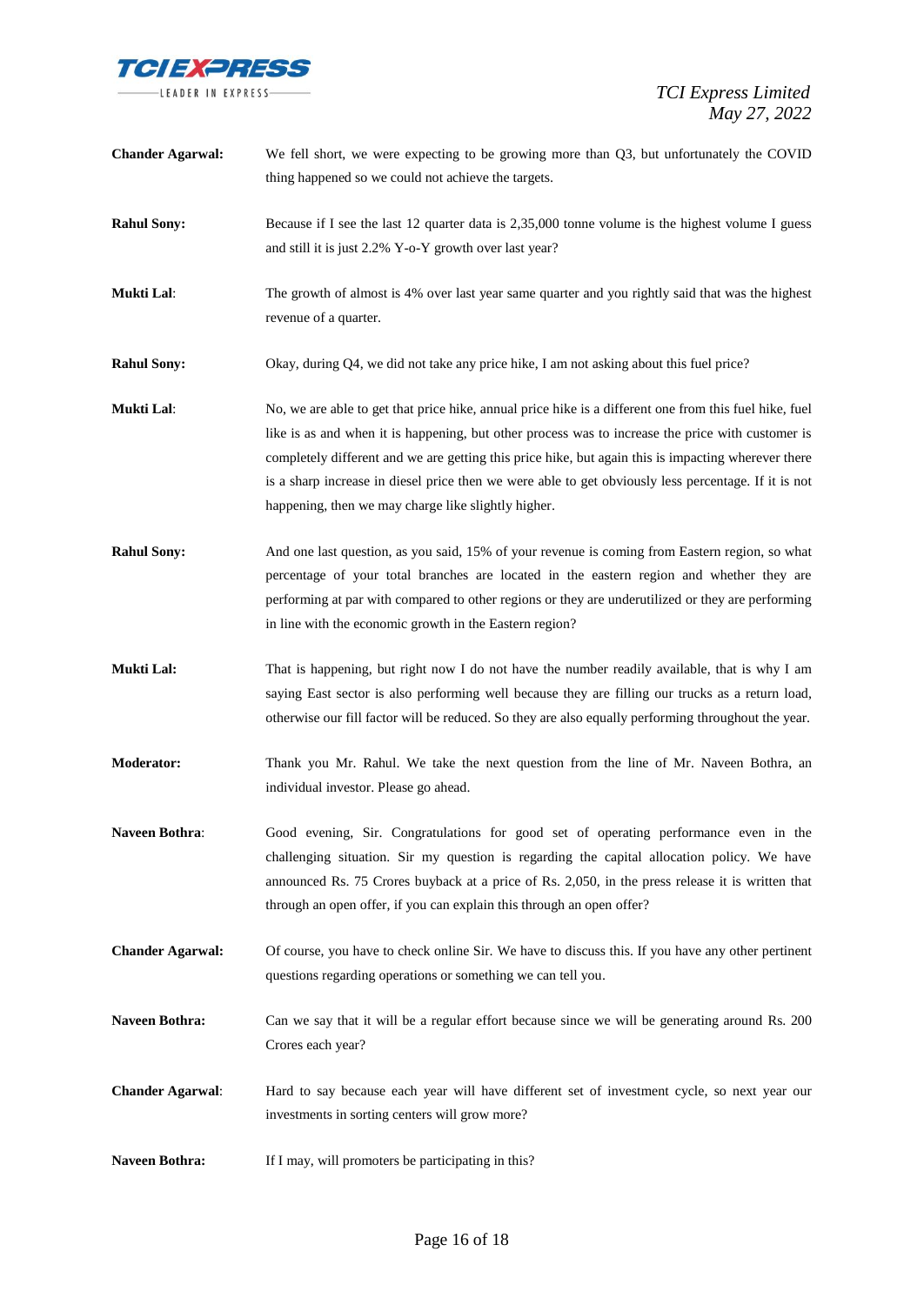

| <b>Chander Agarwal:</b> | No, they will not.                                                                                                                                                                                                                                                                                                                                                                                                                                                                                                                      |
|-------------------------|-----------------------------------------------------------------------------------------------------------------------------------------------------------------------------------------------------------------------------------------------------------------------------------------------------------------------------------------------------------------------------------------------------------------------------------------------------------------------------------------------------------------------------------------|
| <b>Naveen Bothra:</b>   | One question I have regarding your interview to ET Now, you said that in the next one decade<br>we will be having EBITDA of around Rs.3500 Crores and PAT of Rs.2000 Crores, if you can<br>throw some more light on this for the benefit of all the shareholders?                                                                                                                                                                                                                                                                       |
| <b>Chander Agarwal:</b> | It is a very simple calculation. When we have Rs.5000 Crores revenue let us say, then at about<br>25% margin we will have about approximately Rs.2000 Crores, so that is the calculation.                                                                                                                                                                                                                                                                                                                                               |
| <b>Moderator:</b>       | Thank you, Sir. We take the next question from the line of Radha from B&K Securities.                                                                                                                                                                                                                                                                                                                                                                                                                                                   |
| Radha:                  | Thank you for the opportunity again, Sir, I wanted to just wanted to know, you mentioned your<br>guidance for FY2023, but could you just say from a three to five-year perspective your volume<br>and margin guidance?                                                                                                                                                                                                                                                                                                                  |
| <b>Mukti Lal:</b>       | We have given like Rs. 2000 Crores revenue by FY2025 with a margin level of 20%.                                                                                                                                                                                                                                                                                                                                                                                                                                                        |
| <b>Moderator:</b>       | Thank you. That was the last question. I hand over the conference to Mr. Chander Agarwal for<br>closing comments.                                                                                                                                                                                                                                                                                                                                                                                                                       |
| <b>Chander Agarwal:</b> | Thank you everyone for joining us today. The year ended with a positive note with strong<br>numbers and broad-based recovery across industries. We remain optimistic of the growth<br>trajectory that we are on and I am excited about the opportunities that lie ahead of us. With our<br>strong value proposition, we will achieve our targets. We look forward to meeting you again in<br>the next quarter. Please be safe, healthy and feel free to reach out in case any questions that are<br>not answered. Thank you once again. |
| Moderator:              | Thank you. On behalf of TCI Express Limited, that concludes this conference call. Thank you for<br>joining us and you may now disconnect your line                                                                                                                                                                                                                                                                                                                                                                                      |